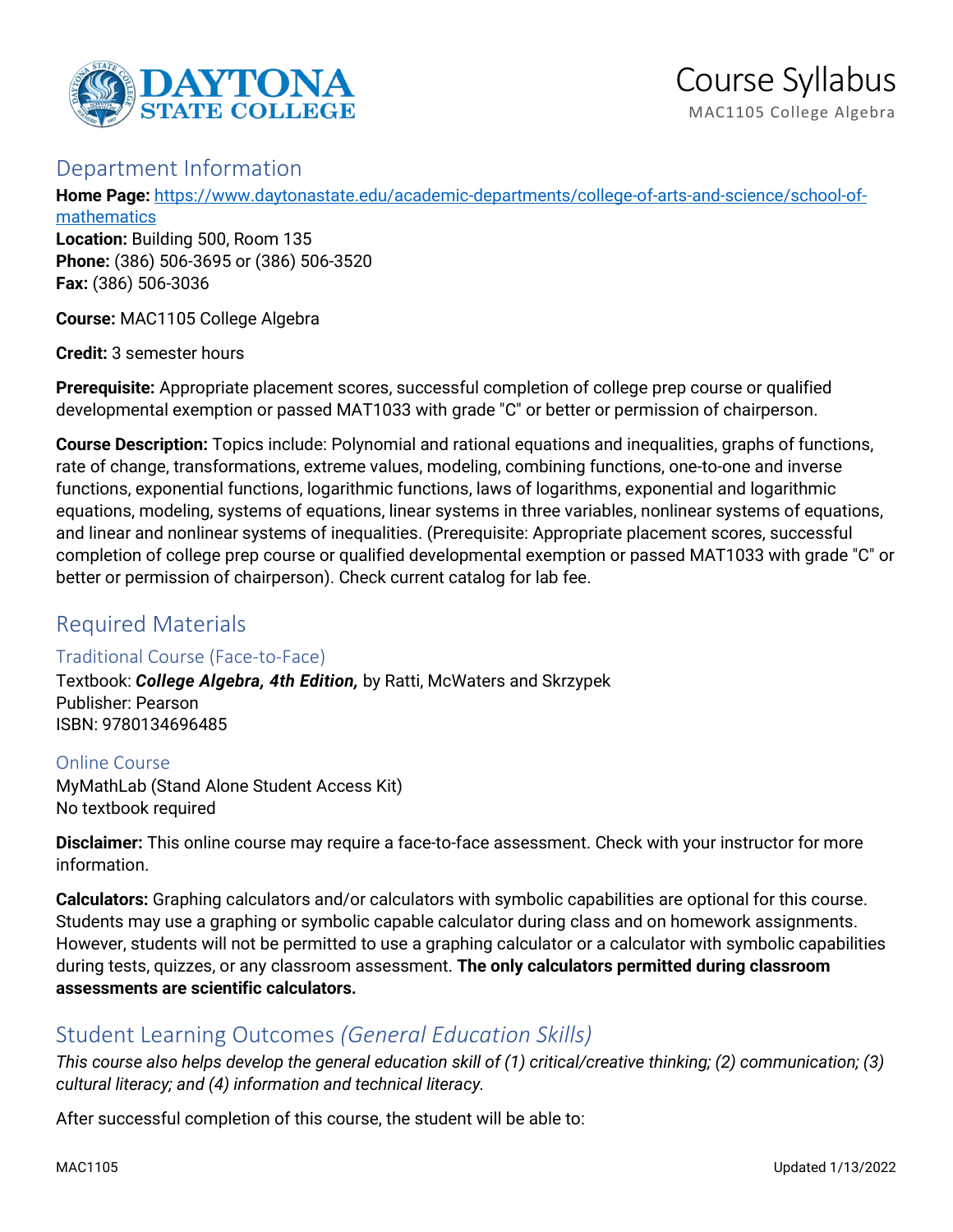- 1. Solve quadratic, radical, polynomial, and rational equations. *(1, 2, 4)*
- 2. Graph circles and write equations of circles in standard form. *(1, 2, 4)*
- 3. Identify whether or not a relation is a function. *(1, 2, 4)*
- 4. Find the difference quotient of functions. *(1, 2, 4)*
- 5. Identify the domain and range for a function using interval notation. *(1, 2, 4)*
- 6. Graph and evaluate linear, quadratic, cubic, absolute value, radical, piecewise, and rational functions. *(1, 2, 4)*
- 7. Determine the symmetry of a relation. *(1, 2, 4)*
- 8. Graph functions using transformations. *(1, 2, 4)*
- 9. Find the inverse of a function, including the domain and range. *(1, 2, 4)*
- 10. Perform operations onfunctions, including addition, subtraction, multiplication, division, and composition. *(1, 2, 4)*
- 11. Solve application problems including variation, quadratic models, and optimization. *(1, 2, 4)*
- 12. Determine intervals over which functions increase, decrease, and remain constant. *(1, 2, 4)*
- 13. Find the vertex and axis of symmetry for a quadratic function. *(1, 2, 4)*
- 14. Solve inequalities graphically. *(1, 2, 4)*
- 15. Graph polynomial functions by finding x-intercepts, y-intercept, and end behavior. *(1, 2, 4)*
- 16. Use polynomial division to find all complex zeros of a polynomial function. *(1, 2, 4)*
- 17. Graph and evaluate exponential functions. *(1, 2, 4)*
- 18. Solve basic equations and applications involving exponential functions. *(1, 2, 4)*
- 19. Solve linear and nonlinear systems of equations and inequalities. *(1, 2, 4)*

## Course Chapter and Sections Covered

| <b>Chapter</b> | Sections            |
|----------------|---------------------|
| P              | 6                   |
| 1              | 1, 3, 4, 5          |
| 2              | 2, 4, 5, 6, 7, 8, 9 |
| 3              | 1, 2, 3, 4, 5, 6    |
| 4              | 1, 2, 3, 4          |
| 5              | 1, 2, 4, 5          |

## Grading Scale and Policy

For more detail on the course grading policy and procedure, you must contact the course's specific instructor.

| $90 - 100$ | А  |
|------------|----|
| $86 - 89$  | B+ |
| $80 - 85$  | B  |
| $76 - 79$  | C+ |
| 70 – 75    | C  |
| $60 - 69$  | D  |
| Below 60   | F  |

## Grades

Students may access their final grades by logging onto [my.daytonastate.edu,](https://my.daytonastate.edu/) clicking on My Academics, then My Classes, and finally View My Grades.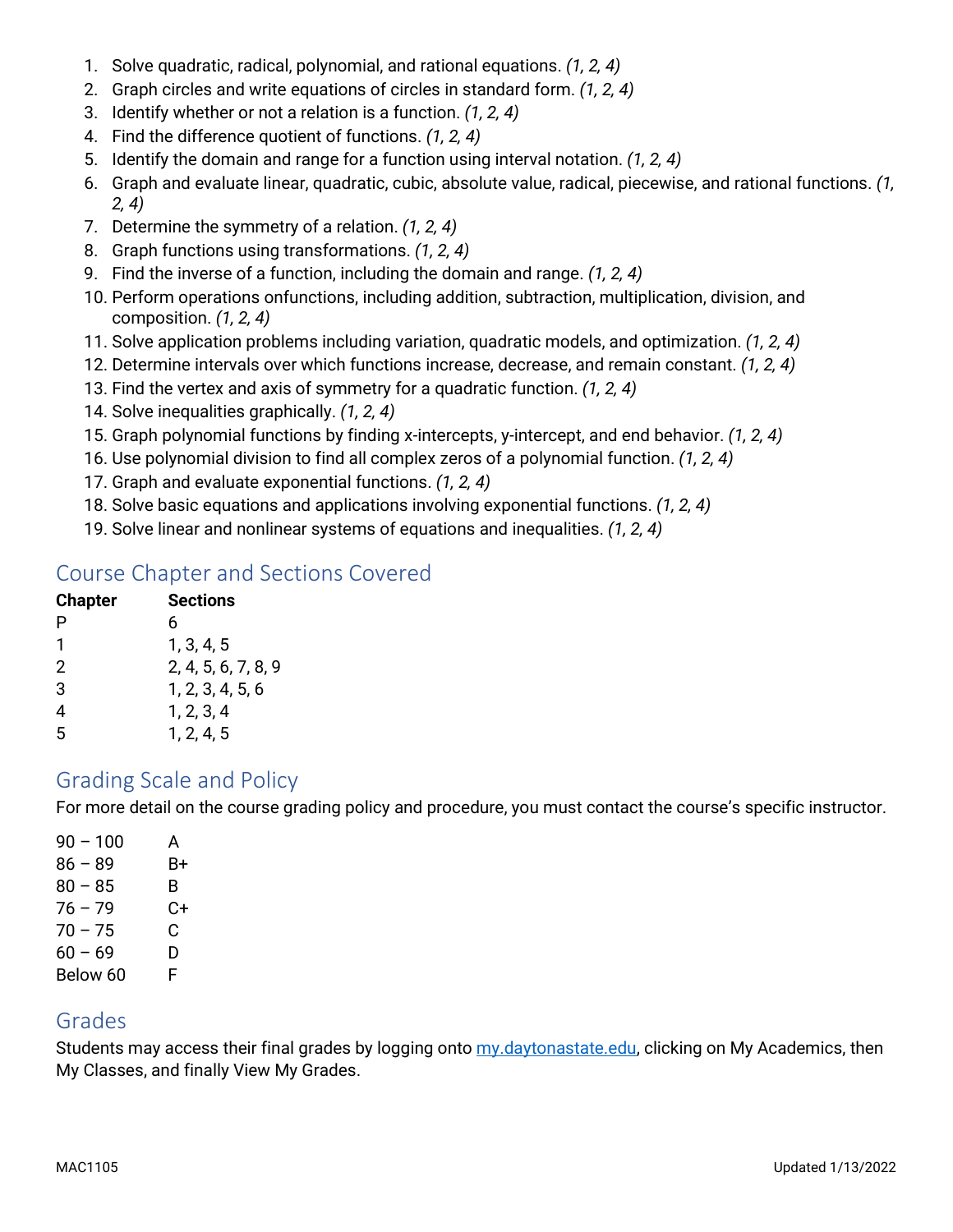# Classroom Policies

**Disclaimer:** This syllabus has been constructed to be as complete as possible, but I reserve the right to alter policies, procedures, and the syllabus as needed with notification to students. Please utilize the course shell in Falcon Online regularly as any changes to the syllabus will be posted there.

**How to Proceed Through the Course:** Students should plan to have three hours of study time per week for each credit hour of class time. Example: When taking a typical 3-credit hour course, students should plan to spend at least 9 hours per week doing coursework and studying for that course regardless of the mode of delivery (online, hybrid, face-to-face).

**Communication:** College email is the official and primary internal communication method of Daytona State College. Employees and admitted students are assigned a Daytona State College email account which serves as the primary mechanism for official communication between College employees and registered students.

**Children/Non-Enrolled Individuals in Class:** Individuals who are not registered in the course are not permitted in the class when in session.

**Attendance:** Students who stop attending this class will be withdrawn from the class and receive a final grade of W1 (Withdrawn). Attendance includes participating in online or face-to-face environments as required.

**Classroom Etiquette:** All students should be on time for class. Attend to your needs before entering the room. Students who come late or leave during the class are a distraction to both the instructor and other students. The use of cellular phones and other electronic devices is also a distraction. Please ensure electronic devices are off (or silenced). If an emergency arises, please be courteous to your fellow students and leave quietly. Finally, cell phones, watch alarms, etc. are strictly prohibited during classroom assessment.

**Audit:** Auditing a course means that you wish to attend the classes, but do not wish to receive a grade. It is school policy that no audit will be approved after the drop/add period has ended.

**Incomplete Grade:** A grade of "I" will only be given at the end of this course when the instructor deems that the student has satisfied each of the following:

- 1. Has completed a minimum of 75% of the course work and made every effort to pass the course which includes having a record of good class attendance.
- 2. Has provided the instructor with a legitimate and documented reason for not being able to complete the course work by the end of the semester.
- 3. Has requested in writing from the instructor a grade of "I" prior to the last class period of the semester.
- 4. Has a mathematical chance to pass the course.

If this math course is a prerequisite for another math course, you may not be able to register for that math course until the incomplete is satisfied and a grade is entered.

It is the responsibility of the student to complete the remaining assignments before the incomplete automatically converts to the grade of F, which is 45 days following the end of the term in which the I grade was assigned.

A grade of "I" is only intended for students with unforeseeable circumstances which will result in them not being able to complete the course during the current semester.

**Class Withdrawal Process:** Students can withdraw from this class prior to the date listed in the Academic Calendar. It is not necessary to have approval from the instructor to withdraw from the course, but you should discuss the situation with the instructor prior to any action. Many times, issues and concerns can be resolved with communication. Please review the Refund/Repayment Policy in the current college catalog and check with the [Financial Aid](https://www.daytonastate.edu/financial-aid) office to determine how the withdrawal might affect your current and future financial aid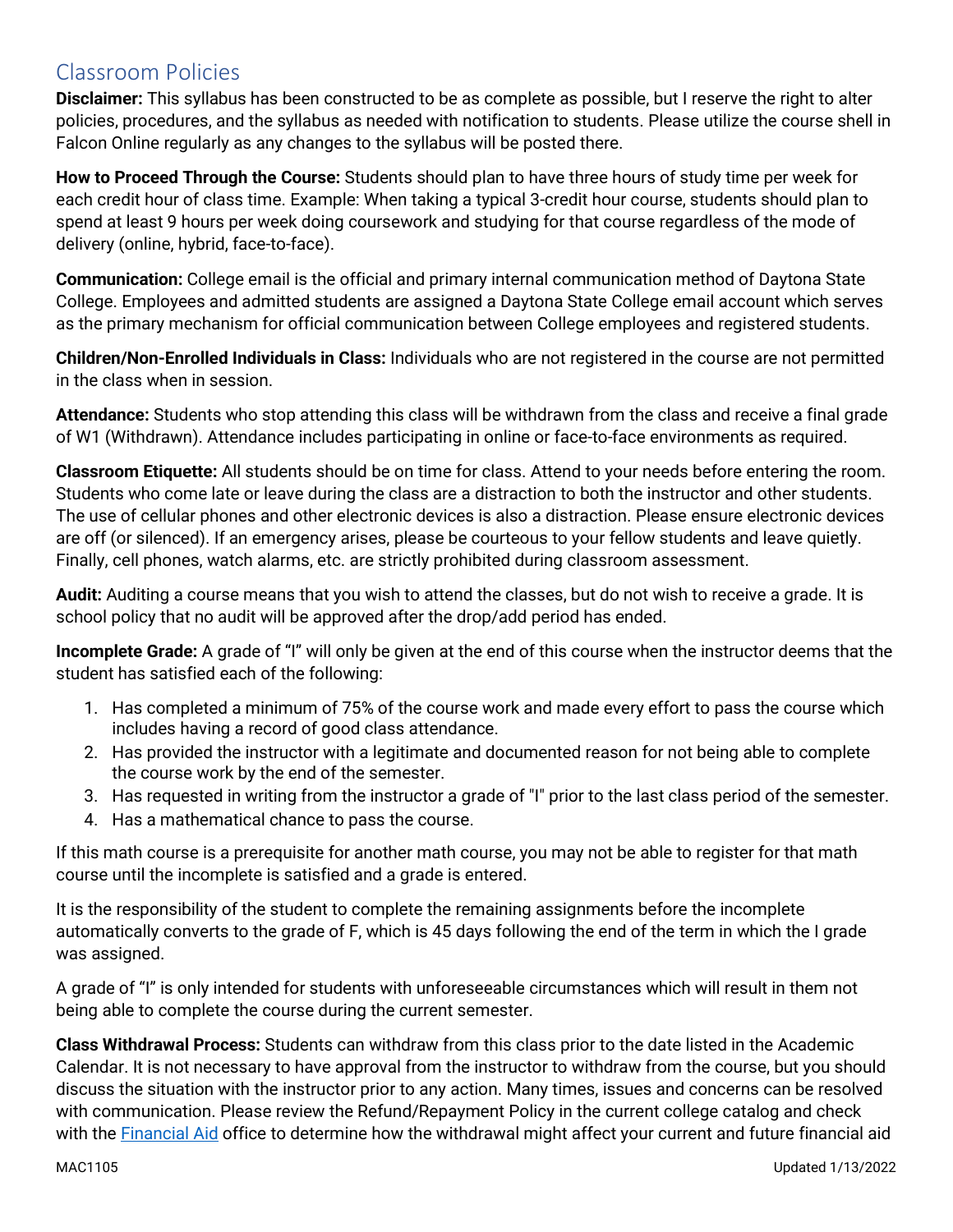eligibility. The steps for withdrawal from a class can be found on the [Student Falcon Self-Service InfoGuide](https://library.daytonastate.edu/student-falcon-self-service/home) (https://library.daytonastate.edu/student-falcon-self-service/home) under Drop Classes.

**Reinstatement Procedures and Instructions:** Students who are dropped from a class due to non-payment, nonattendance, or other process and wish to be reinstated should make a request following the Class [Reinstatement Procedure](https://www.daytonastate.edu/enrollment-information/index.html) (https://www.daytonastate.edu/enrollment-information). Students are advised to speak with Enrollment Services to ensure the reason for the drop is resolved.

**Student Rights & Responsibilities:** Students are responsible for reading and following all college policies outlined in the current Student Handbook. Some of the most important are summarized below. The Handbook can be accessed on the [Student Resources](https://www.daytonastate.edu/student-resources) webpage (https://www.daytonastate.edu/student-resources) under the Student Resources left navigation menu.

**Sensitive Materials:** Course content aims to enable students to reach course goals and objectives. As such, students may be introduced to a wide range of topics and ideas that differ from familiar understandings and beliefs. Some content may be considered sensitive or offensive or disturbing (or all of the above) by some students.

**Recording:** Students may record video or audio of a class lecture for a class in which the student is enrolled for their own personal educational use. A class lecture is defined as a formal or methodical oral presentation as part of a college course intended to present information or teach enrolled students about a particular subject.

Recording class activities other than class lectures, including but not limited to lab sessions, student presentations (whether individually or part of a group), class discussion (except when incidental to and incorporated within a class lecture), clinical presentations such as patient history, academic exercises involving student participation, test or examination administrations, field trips, private conversations between students in the class or between a student and the faculty member, is prohibited. Invited guest speakers may be recorded with their consent. Recordings may not be used as a substitute for class participation and class attendance and may not be published, posted, or shared without the written consent of the faculty member. Failure to adhere to these requirements may constitute a violation of the Student Code of Conduct.

**Academic Integrity:** To preserve academic excellence and integrity, the College expects you to know, understand, and comply with the Academic Integrity Policy, which prohibits academic dishonesty in any form, including, but not limited to cheating and plagiarism. The grades you earn must be based upon your own work and must accurately reflect your own knowledge and skills.

An instructor who finds that a student has violated Academic Integrity may apply an academic consequence ranging from a zero percent for the assignment, up to and including failure for the entire course. Violations may be reported to the academic department chair for review and/or referred to the Judicial Affairs for appropriate disciplinary resolution. Visit the [Student Services Departments](https://www.daytonastate.edu/student-service-departments) page (https://www.daytonastate.edu/student-service-departments) for more information about Academic Integrity and the appeal process.

**Honor Pledge:** "I, as a member of the DSC community, pledge that I will neither give nor receive unauthorized aid in my work nor will I present another's work as my own, nor will I tolerate anyone who does." View the Student Handbook for more information.

#### Forms of Academic Dishonesty

**Cheating:** Cheating can be defined as: receiving or giving unauthorized assistance on a quiz, test, exam, paper, or project or unauthorized use of materials to complete such; collaborating with another person(s) without authorization on a quiz, test, exam, paper, or project; taking a quiz, test, or exam for someone else or allowing someone else to do the same for you.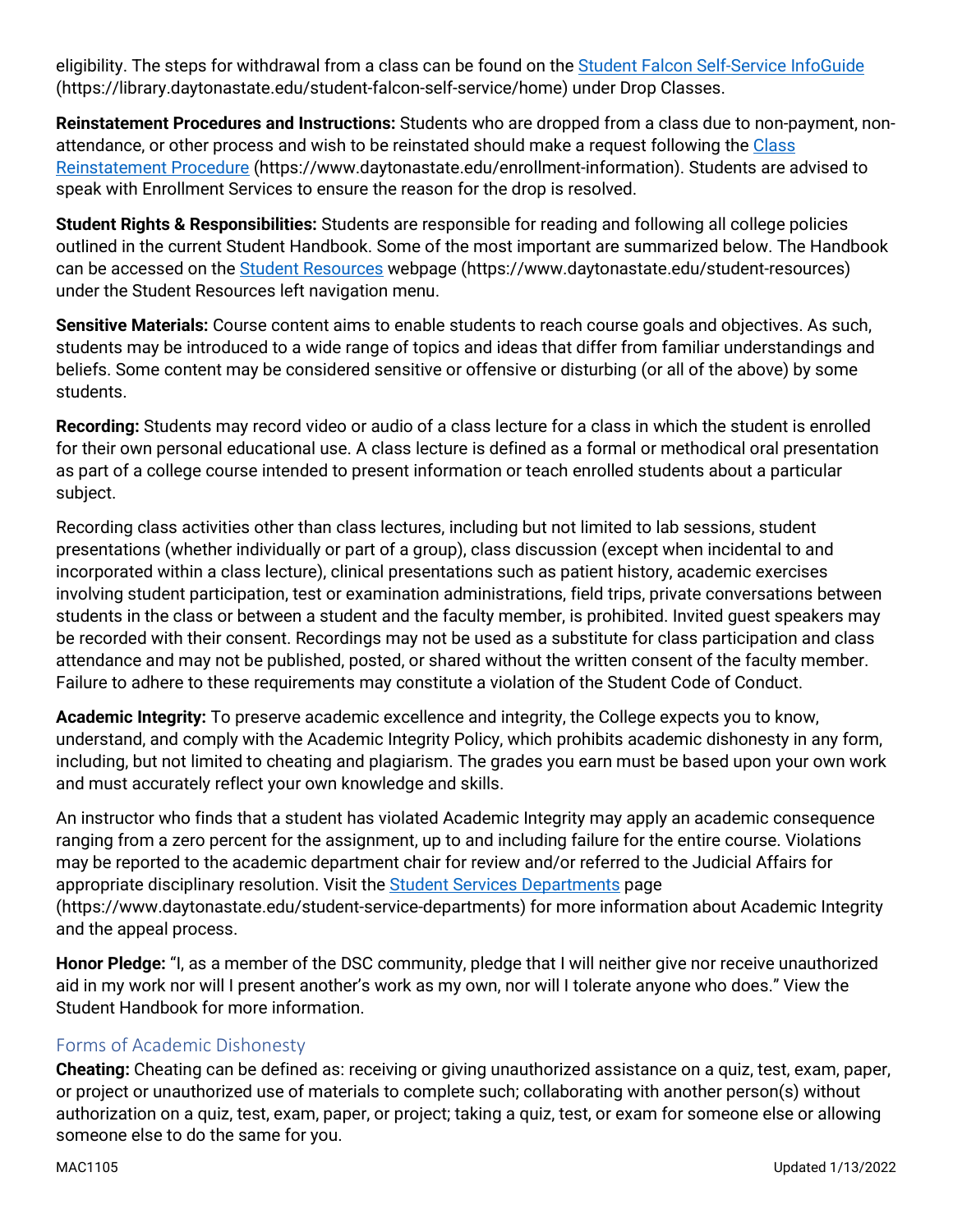**Plagiarism:** Plagiarism can be defined as: submitting work in which words, facts, or ideas from another source are used without acknowledging that the material is borrowed whether from a published or unpublished source. For specific information on how to document information from other sources, students should check with their instructors, academic departments, or a recognized writing manual, such as MLA or APA.

**Self-plagiarism:** When students turn in the same assignment for two different classes, they are selfplagiarizing. This rule also applies to sections of an assignment. Not only does 'repurposing' assignments deny students the opportunity to learn, but also it is not fair according to the college's standards. Because of this, self-plagiarizing is coined 'double-dipping,' which leads to devaluation of grades and therefore, a devaluation of the College. Daytona State College prohibits self-plagiarism.

**Online Academic Integrity Violations:** These violations include but are not limited to the following: sharing your Falcon Online password, working on an assignment with someone else when it is supposed to be done on your own, looking at someone else's work while taking a quiz or exam, using a cell phone to share quiz or exam information, revising a paper that was found on the Internet, or submitting a paper purchased form a website.

**Fabrication:** Fabrication can be defined as listing sources in a bibliography that one did not actually use in a written assignment; presenting false, invented, or fictitious data/evidence in a written assignment.

**Other Academic Misconduct:** Other Academic Misconduct might include, but is not limited to:

- In a testing situation, conduct, such as, looking at a classmate's test, talking to a classmate, or leaving the classroom without the instructor's or proctor's permission.
- Obtaining help while taking online tests or quizzes in the form of another person consultation, Googling for answers, texting, or using other social media.
- Obtaining part or all of a test by theft/purchase OR selling /giving part of all of a test to someone else.
- Soliciting someone to impersonate you online or in a classroom setting.
- Entering an office or building for the purpose of changing a grade on a test, assignment, or in a grade book or for the purpose of obtaining a test.
- Altering or attempting to alter academic records of the College which relate to grades; being an accessory to same.

**Microsoft Office:** Microsoft Office 365, with 1TB of OneDrive storage, is available to enrolled Daytona State College students. Students are provided a college email address that serves as the student's official source for college communication. In addition to email, Office 365 provides students with shared calendars, the ability to create and edit documents online, team sites, and other collaboration tools. Whether you work on a PC, Mac, tablet, or phone, you will have a consistent experience across all your devices. The service includes online versions of Word, PowerPoint, Excel, Teams, OneNote, and OneNote Class Notebook. For more information about Office 365, visit the [Help Desk](https://www.daytonastate.edu/help-desk/) webpage (https://www.daytonastate.edu/help-desk/) and click on Office 365.

**Student Evaluation of Instruction:** Every semester for every course, you have the opportunity to give your instructors feedback on your experiences in class. Instructors use your feedback to make informed decisions about how they teach their courses. Understanding student perceptions and experiences is a part of how we improve teaching across the college. Student evaluations of instruction are also an important element of the faculty evaluation process, which is why collecting a broad, representative, and valid data set is important. What this means is the more students who participate, the better the feedback.

MAC1105 Updated 1/13/2022 You'll receive email with instructions near the end of the semester. You have about two weeks before the evaluation window closes. You can find the Course Evaluation window for each semester in the Academic Calendar on Daytona State College's website menu under Academics. Your course evaluation link is unique, and evaluations are anonymous. Additionally, evaluations are anonymous, and instructors only see summaries after grades are posted.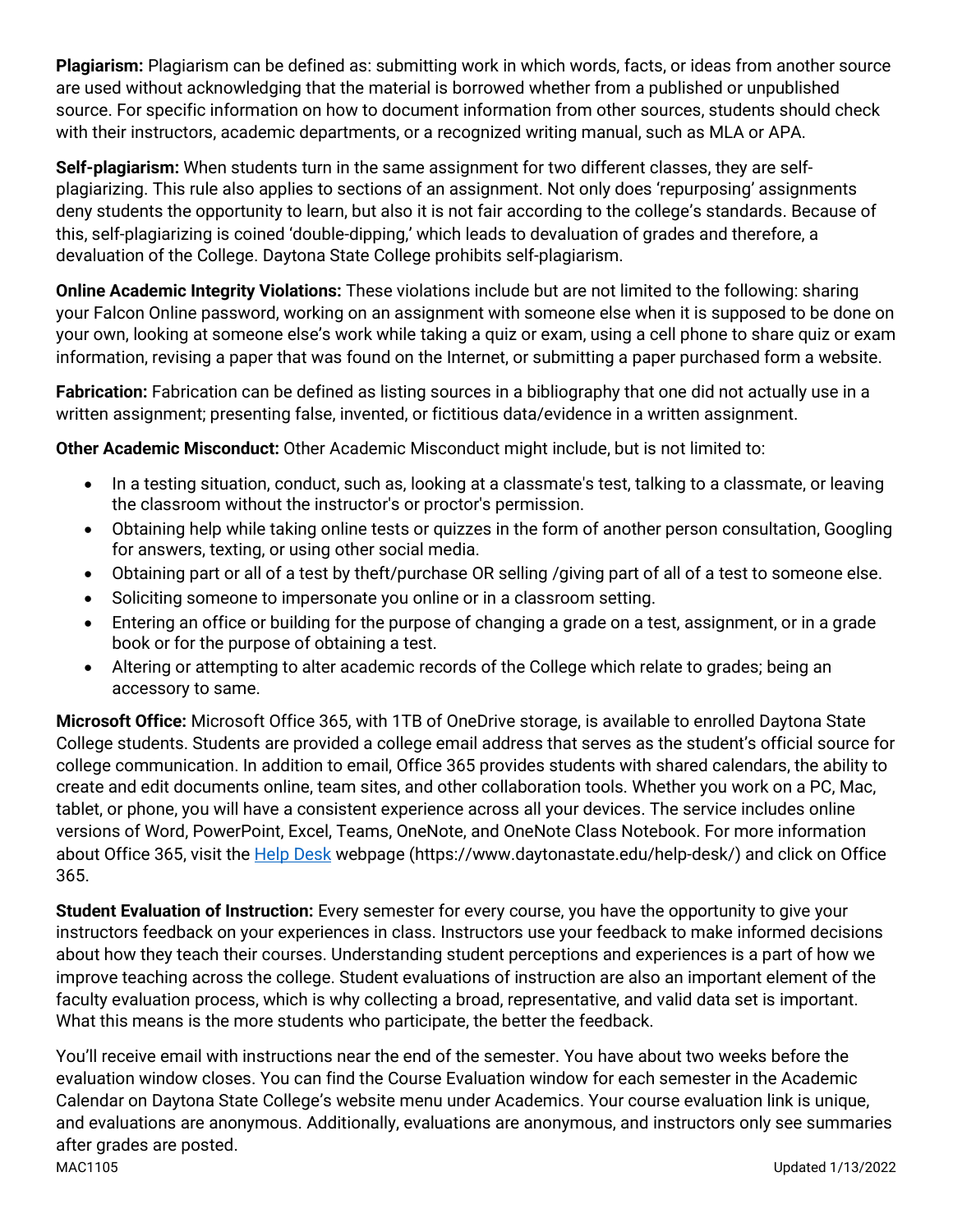**Class expectations:** This is a college credit course. All papers and communications related to the course must be written using proper grammar, spelling, and punctuation. Abbreviations, phrases, et cetera, that may be acceptable in emails between friends or on discussion boards outside of this course are not acceptable.

Any written communication received without following the standards of proper English will adversely affect your grade. This course also helps develop the general education skills of critical thinking, computation, and computer literacy.

**Student Rights & Responsibilities:** Students are responsible for reading and following all college policies outlined in the current Student Handbook. The Handbook can be accessed on the [Student Resources](https://www.daytonastate.edu/student-resources) webpage (https://www.daytonastate.edu/student-resources) under the Student Resources left navigation menu.

## Support Services

**Counseling and Accessibility Services:** Counseling and Accessibility Services (CAS) provides tools and resources to students with documented disabilities. Students who self-disclose a disability and provide the required documentation to the CAS Office can receive confidential and reasonable accommodations to assist in their academic success. If you need accommodations, please contact the CAS Office at (386) 506-3038.

To call Florida Relay dial 7-1-1 or the appropriate toll-free number: 1-800-955-8771 (TTY), 1-800-955-8770 (Voice). Counseling Services are available on campus to help students by providing confidential short-term counseling and linking them to local community mental health professionals for long-term assistance when needed. Please call (386) 506-3038 for more information. Visit the [Counseling and Accessibility Services](https://www.daytonastate.edu/student-service-departments/counseling-accessibility/) webpage (https://www.daytonastate.edu/student-service-departments/counseling-accessibility/) for more information.

**Veterans:** If you are currently serving or have ever served in the U.S. Military, please feel free to visit the Veterans Center in the Building 100, Room 205 for any assistance or phone (386) 506-3653. Please visit the [Veterans Services](https://www.daytonastate.edu/veterans-services) webpage (https://www.daytonastate.edu/veterans-services) for more information.

**Academic Support Center:** The Academic Support Centers (ASC) assist students on every campus to achieve their potential by providing the resources they need to become successful, independent learners. Visit the [Academic Support Center](https://www.daytonastate.edu/library-and-tutoring/academic-support-center/index.html) webpage (https://www.daytonastate.edu/library-and-tutoring/academic-supportcenter/) for more information or email [ASC@DaytonaState.edu.](mailto:ASC@DaytonaState.edu)

Writing Center: For assistance with all stages of the writing process, please visit the [Writing Center](https://www.daytonastate.edu/library-and-tutoring/writing-center/) webpage (https://www.daytonastate.edu/library-and-tutoring/writing-center/). Appointments are recommended.

**Library and Research Services:** The Daytona State Library offers a variety of services and resources to support your academic success. Visit the [library website \(](https://library.daytonastate.edu/index)https://library.daytonastate.edu) to learn more.

**Technical Support:** Tech support is available for FalconMail, printing, web usage, Falcon Online, and more. Students may call (386) 506-3950 or email **HelpDesk@DaytonaState.edu**. Information can be found on the [Help Desk](https://www.daytonastate.edu/help-desk/) webpage (https://www.daytonastate.edu/help-desk/). General help information for using Falcon Self-Service can be found in the [Student Falcon Self-Service Help Guides](https://library.daytonastate.edu/student-falcon-self-service) (https://library.daytonastate.edu/student-falcon-self-service).

For Falcon Online 24/7 support of course tools, view Help/Resources on the Falcon Online navbar or call the Helpdesk at (386) 506-3950, option 2. General help information for Falcon Online can be found in the [Falcon](https://library.daytonastate.edu/falcononline)  [Online for Students](https://library.daytonastate.edu/falcononline) InfoGuide (https://library.daytonastate.edu/falcononline).

**DSC Alert:** Daytona State College has a mass notification system, DSC Alert. It's a multi-modal mass notification system that enables DSC to quickly send critical information to the College community via text, phone, and email during an emergency. Students also may receive non-emergency (outreach) communication